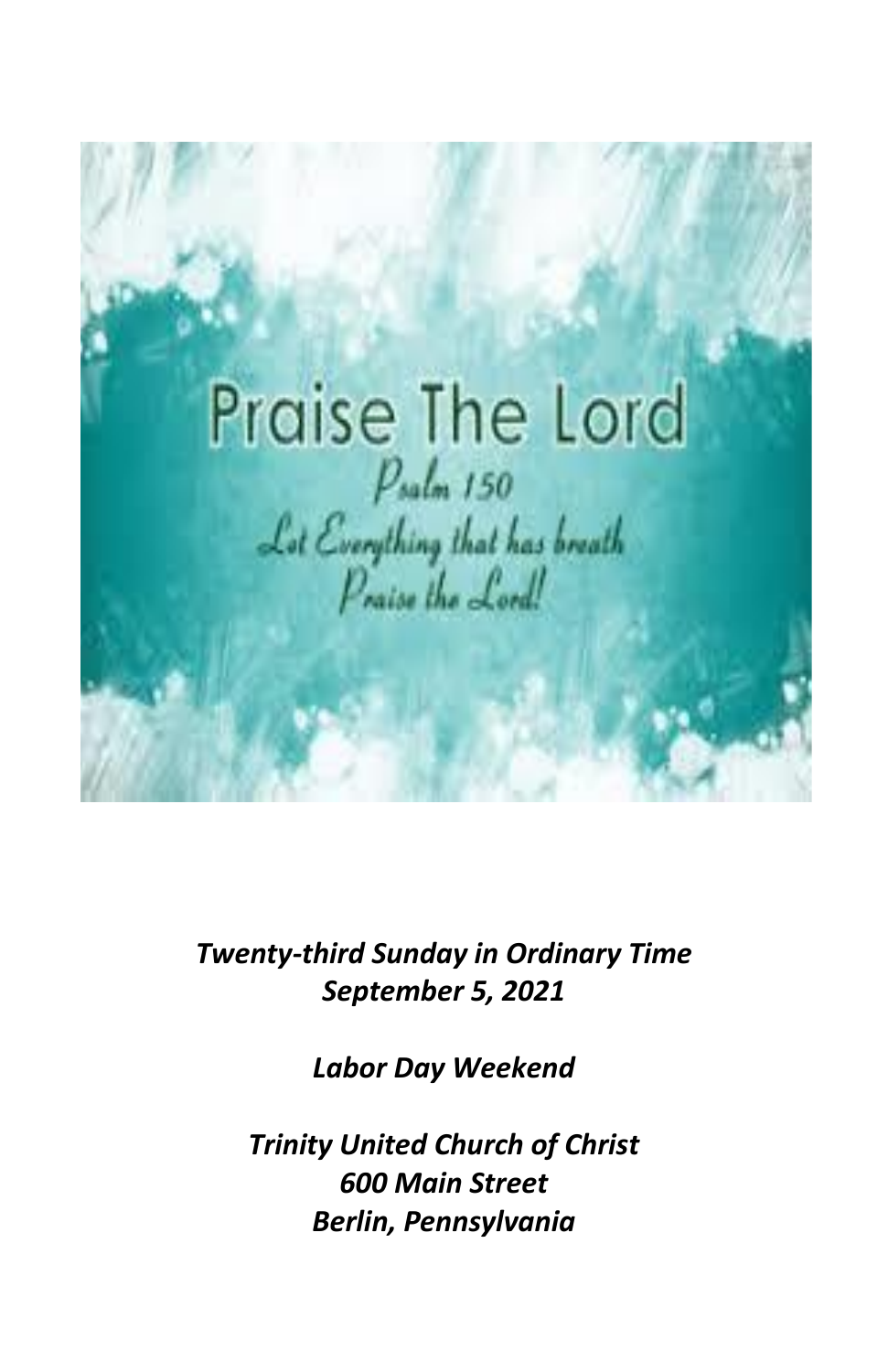# **Prelude**

# **\*The Doxology**

# **\*Invitation to Confession**

We know that nothing is able to separate us from the love of God in Jesus Christ. Let us in freedom confess the wrong we have done.

# **\*Corporate Confession**

God of grace, **we confess that we have elevated the things of this world above you. We have made idols of possessions and people and used your name for causes that are not consistent with you and your purposes. We have permitted our schedules to come first and have not taken the time to worship you. We have not always honored those who guided us in life. We have participated in systems that take life instead of give it. We have been unfaithful in our covenant relationships. We have yearned for, and sometimes taken, that which is not ours, and we have misrepresented others' intentions. Forgive us, O God, for the many ways we fall short of your glory. Help us to learn to live together according to your ways through Jesus Christ, our Lord. Amen.**

# **\*Word of Pardon**

While it is true that we have sinned, it is a greater truth that we are forgiven through God's love in Jesus Christ. To all who humbly seek the merc of God I say, in Jesus Christ your sin is forgiven. **Thanks be to God.**

**\*Hymn of Praise: No. 18** *Come, We That Love the Lord*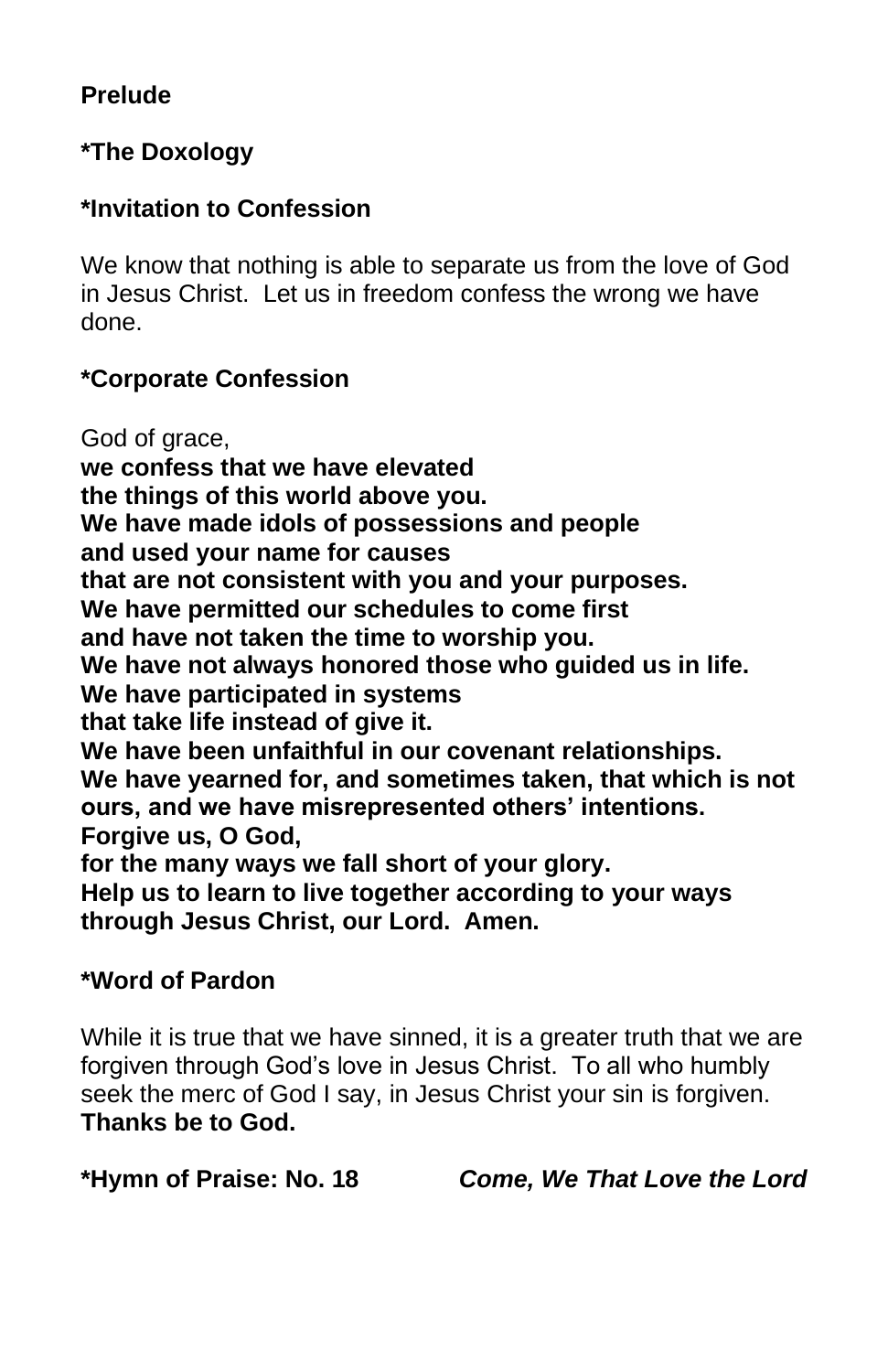# **\*Song of Praise Psalm 100**

**<sup>1</sup>** Make a joyful noise to the LORD, all the earth!

- **<sup>2</sup> Serve the LORD with gladness! Come into his presence with singing!**
- **<sup>3</sup>** Know that the LORD, he is God! It is he who made us, and we are his; we are his people, and the sheep of his pasture.
- **<sup>4</sup> Enter his gates with thanksgiving, and his courts with praise! Give thanks to him; bless his name!**
- **<sup>5</sup>** For the LORD is good; his steadfast love endures forever, and his faithfulness to all generations.

# **Morning Prayer Lord's Prayer** [using **debts** and **debtors**]

# **From God's Word Colossians 3:12-17**

**<sup>12</sup>** Put on then, as God's chosen ones, holy and beloved, compassionate hearts, kindness, humility, meekness, and patience, **<sup>13</sup>** bearing with one another and, if one has a complaint against another, forgiving each other; as the Lord has forgiven you, so you also must forgive. **<sup>14</sup>** And above all these put on love, which binds everything together in perfect harmony. **<sup>15</sup>** And let the peace of Christ rule in your hearts, to which indeed you were called in one body. And be thankful. **<sup>16</sup>** Let the word of Christ dwell in you richly, teaching and admonishing one another in all wisdom, singing psalms and hymns and spiritual songs, with thankfulness in your hearts to God. **<sup>17</sup>** And whatever you do, in word or deed, do everything in the name of the Lord Jesus, giving thanks to God the Father through him.

# **Ministry of Music** *Mr. Gene Kennedy*

**\*Song of Commitment: No. 514** *In My Heart There Rings a Melody*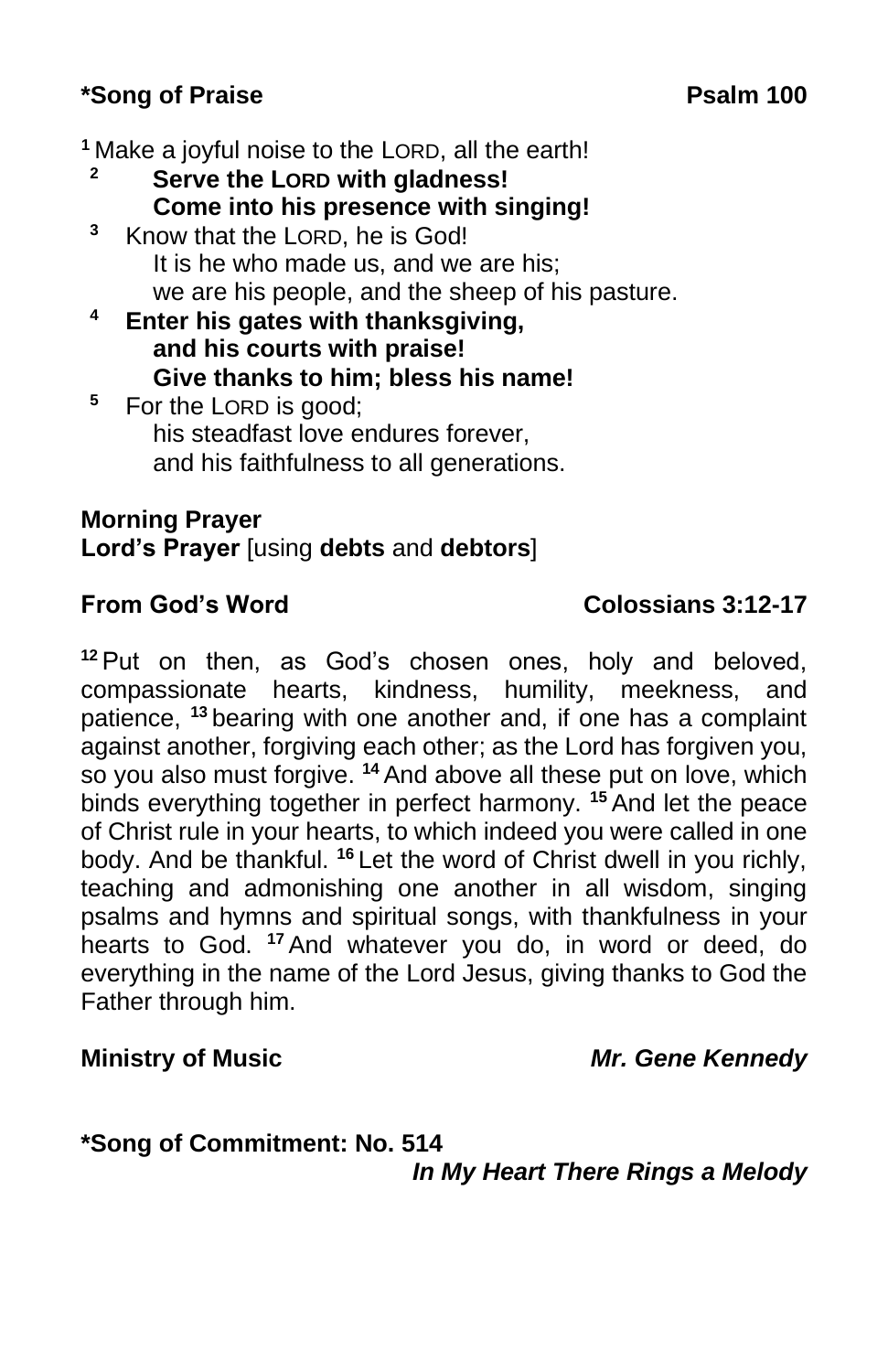# **\*Dismissal**

May the love of the Father enfold us, the wisdom of the Son enlighten us, the fire of the Spirit kindle us; and may the blessing of the Lord God come down upon us and remain with us always.

# **\*Going Forth**

*+ + + + + + +*

**Chancel Choir resumes** rehearsals on Wednesday, September 22 at 7:30 p.m. Pastor Dave has ordered new music that includes accompaniment CDs for the fall. Join us as we sing some new music like "Shut de door, Keep out de Devil!" and more.

**Trinity Bells** will meet on September 15 at 6:30 p.m. to polish the bells and their first full rehearsal will be September 22 at 6:30 p.m. If you would like to join the bells, please speak with Jeanne Hillegas.

**Confirmation Classes** – for students entering 6<sup>th</sup> grade and above, you are invited to join Pastor Dave on Sunday, September 19 at 6:30 p.m. with your parent[s] for an introduction to Confirmation. We will meet the 1<sup>st</sup> and third Sunday evenings through October 2022 [we will not meet in July and August]. Confirmation will be Reformation Sunday October 2022.

**Rally Sunday** will be Sunday, September 12 and we will present Fletcher Bibles during worship.

**Trinity Celebrates 250 Years** of ministry in 2027. We are starting to think about this celebration and how to commemorate this very special anniversary. Would you be willing to work with a team to create a plan for honoring this anniversary? Speak with Pastor of your interest.

# **JB Schrock Community Playground**

On behalf of the JB Schrock Board of Directors, thank you for your financial support of \$122.00 (received on 8/16/2021). Your donation will help to pay the directors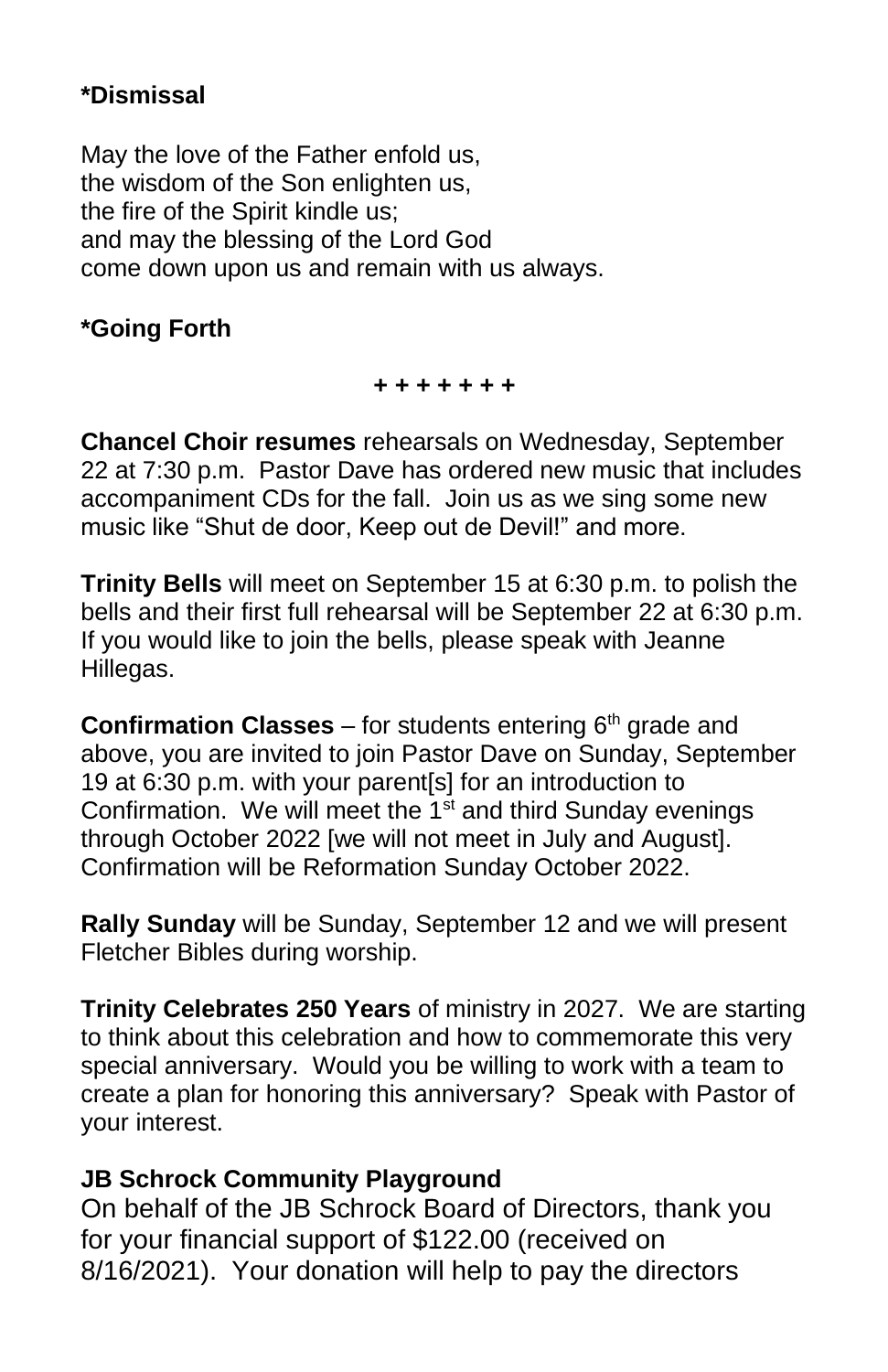salaries and maintain the grounds and quuipment so that the families that come to the park can safely enjoy a day of fun. The playground has been a part of our community for many years, and it is our hope that it will be here for many years to come.

# **\*\*\*Today\*\*\***

### **St. Gregory's Annual Festival – MacDonaldton, PA - Sunday, September 5, 2021**

Family-style ham and turkey dinners with noodles and stuffing – served 11:00 a.m. to 2:00 p.m. – adults \$12.00 – children under 12 \$6.00 – games, bake sale, themed baskets, refreshments – fun for all ages – come and enjoy reminiscing with family and friends in our air-conditioned hall.

**A morning of Music** with Gene Kennedy featuring saxophone and voice. A worship concert to conclude the summer.

# **The Saints In Action**

Next Sunday – September 12<sup>th</sup> Pastor Dave Returns to The Pulpit 9:00 a.m. Worship 10:10 a.m. Sunday School

# **Giving From 8/29/2021**

|              | Rec       | <b>Budget</b> | Over/Under |
|--------------|-----------|---------------|------------|
| General      | 2479.00   | \$2434.93     | \$44.07    |
| Ben          | \$170.00  | \$213.46      | $-543.46$  |
| <b>Maint</b> | \$245.00  | \$163.46      | \$81.54    |
| <b>Mem</b>   | \$25.00   |               |            |
| <b>Total</b> | \$2919.00 | \$2811.85     | \$82.15    |

Benevolence includes Food Pantry of \$20.00.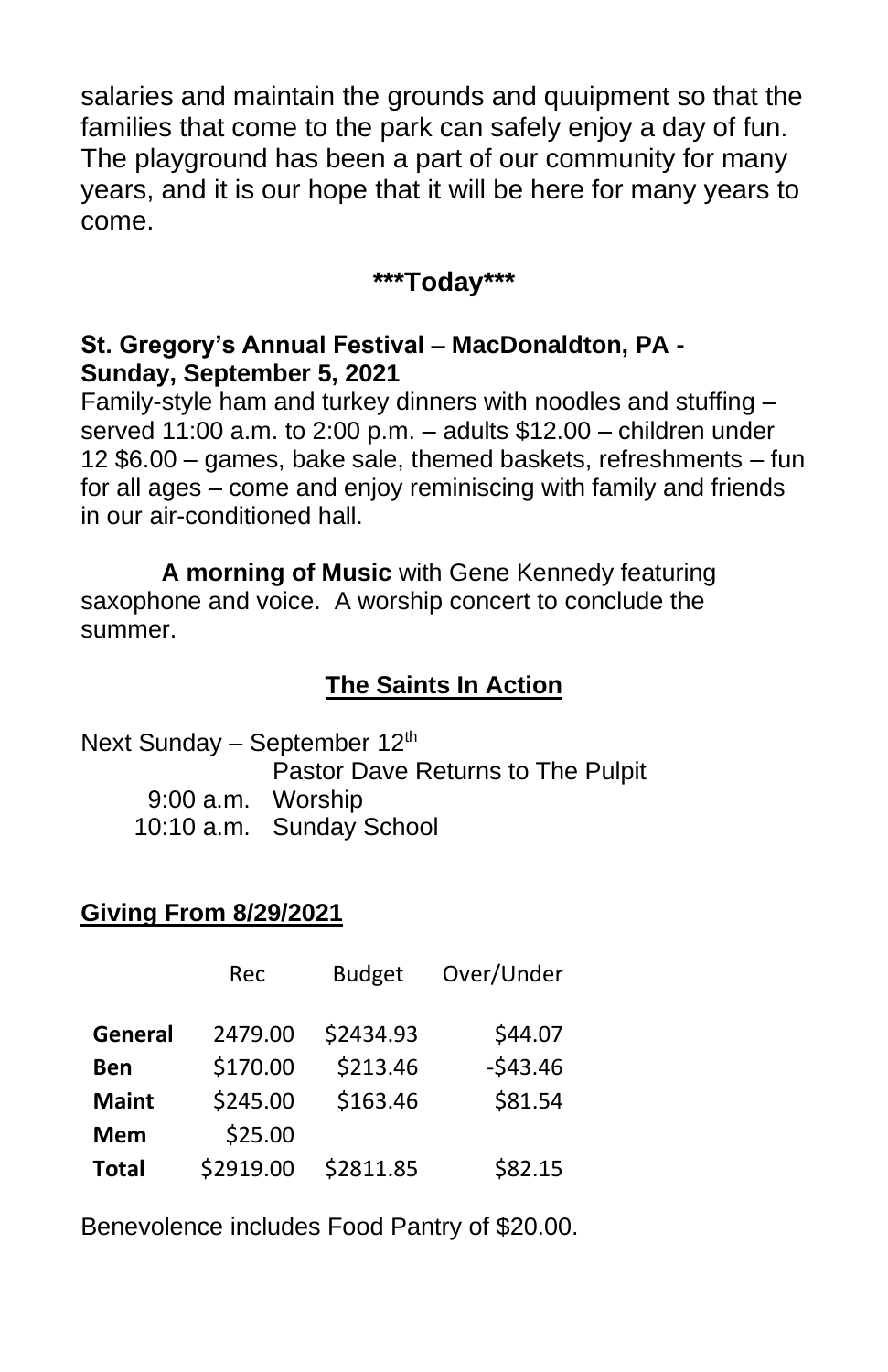#### **Worship Attendance: 45 Sunday School: 13**

#### **Those Remembered in prayer:**

God's guidance and protection for Armed Forces.

#### **Shut Ins:**

Roy Bucher, Helen Diest, Mary Forespring, Janet Gindlesperger, Cynthia Kelly, Lois Krause, Deb Luteri, Lois Saylor, Dirkje Stellingwerf.

#### **Healing Concerns:**

Sally Altfather, Mark Amyot, Donnie Baxter, Abigayle Broadwater, Lindsey Stotler Cioci, Pam Crooks, Linda Gallick, Dawn Gindlesperger, Kathryn Grimm, Barry Landis, Larry McCullen, Bayley Mull, Betty Murphy, Nancy Schrock, Avis Specht, Robin Walker, Harry and Jane Watkins, Heather Weighley, Nancy Weighley, Karen Will, Kimberly Kay Roos Zimmerman

### *Where You May Find. . .*

**The Nursery:** *is on the lower level for children and their parent. A big screen TV is mounted in the room so that you may watch the service.*

#### **At the Sanctuary Entrances. . .**

Recycling Boxes for Bulletins *These Days –* Devotional

Large Print Bulletins **Example 20** Hearing Amplifiers

# **Assisting in Worship**

*Sound:* Tom Croner, Pam Bush

*The Flowers on the altar* in honor of our 57<sup>th</sup> wedding anniversary by Larry and Judy McCullen